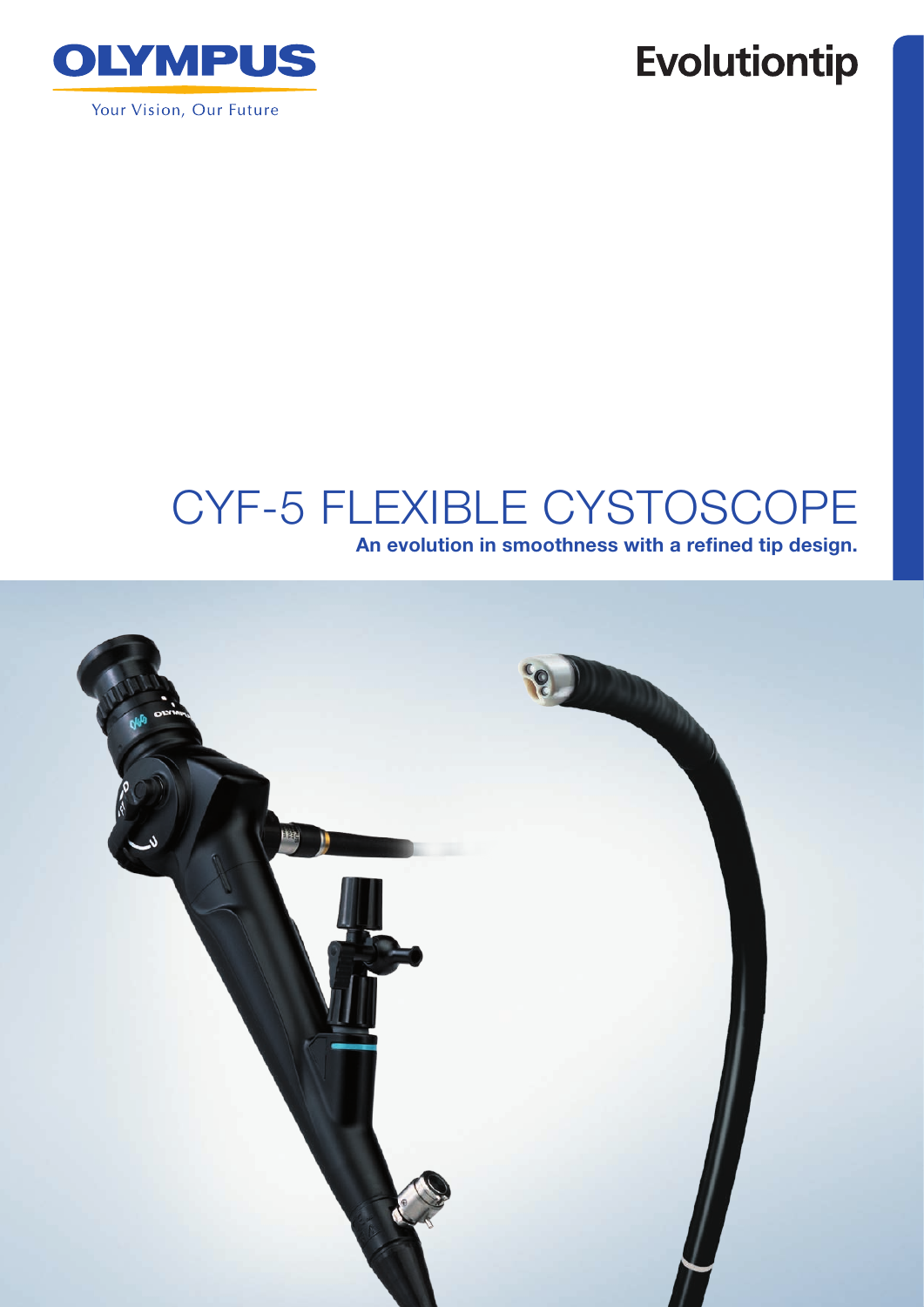## SMOOTH INSERTION WITH EVOLUTIONTIP

#### Evolutiontip for smooth insertion

The Evolutiontip is a tapered tip that allows for easier insertion. This new design enables smooth entry without sacrificing image quality or treatment capabilities, making the CYF-5 an ideal scope for transurethral procedures.



#### Evolutiontip and matching angulation direction

By matching the angulation direction with the tapered scope end, insertion is facilitated more smoothly.



2.6 mm

Insertion tube 16.5 Fr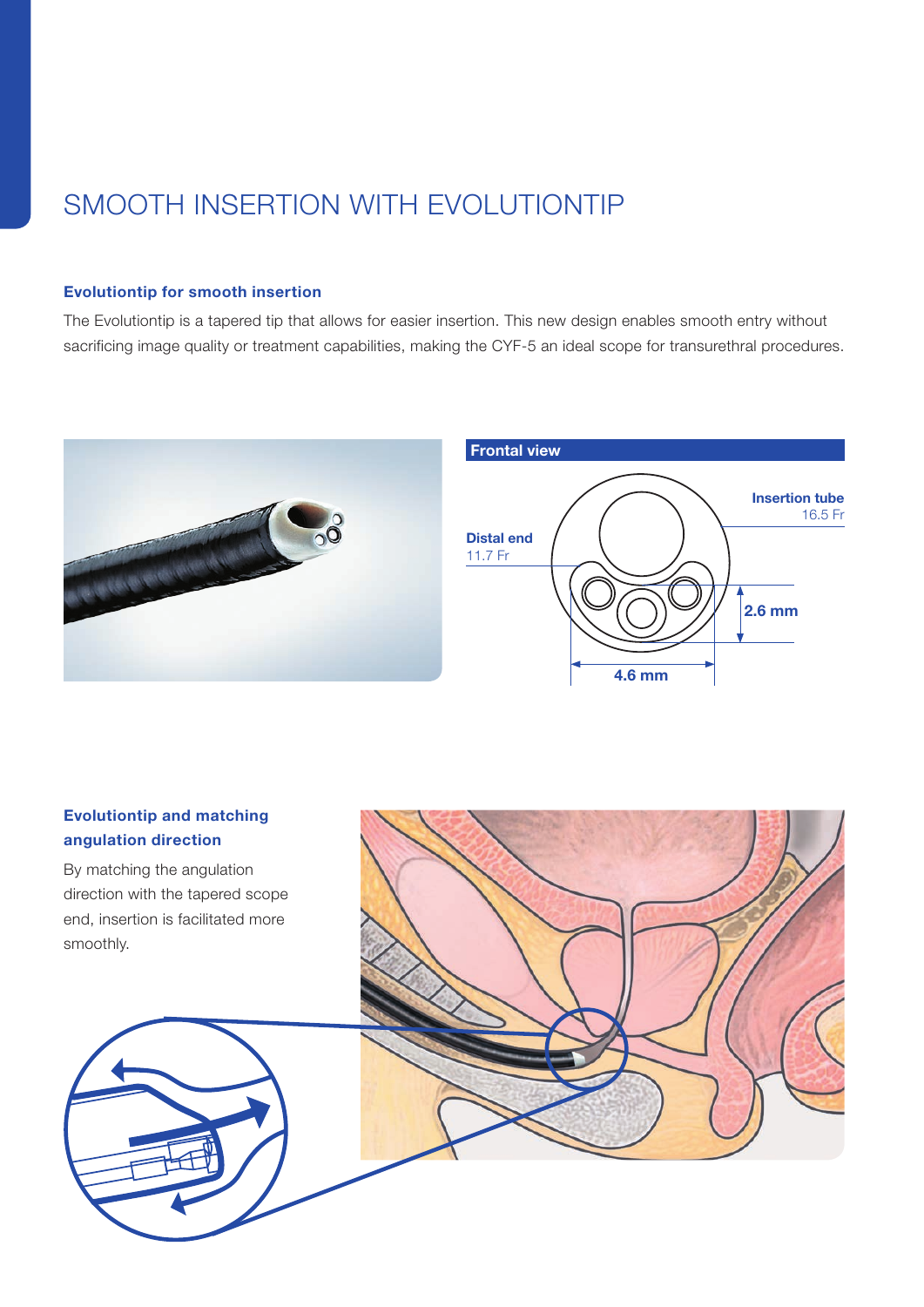#### Excellent observation capabilities

- · Improved image quality. Newly designed optical system allows for better resolution, especially in the peripheral view.
- · Up 210°/down 120° angulation. Easier observation and treatment around the ostium and bladder neck.
- · 120° field of view. Both ostia can be observed simultaneously.





#### Miniature light source

 The rechargeable miniature light source with LED (EndoLED WA91502A) transforms the CYF-5 into a portable fibrescope. Perform high-quality examinations anywhere within your medical facility.





#### Ergonomic design and aspiration function

- · 2.4 mm channel. The large 2.4 mm (7.2 Fr) channel allows effective perfusion with 6 Fr instruments.
- · Aspiration. One-handed control of the aspiration function makes it easy to keep the field of view clear.
- **Ergonomic design.** Angulation can be locked, allowing single-handed control of the instrument while maintaining the same view.